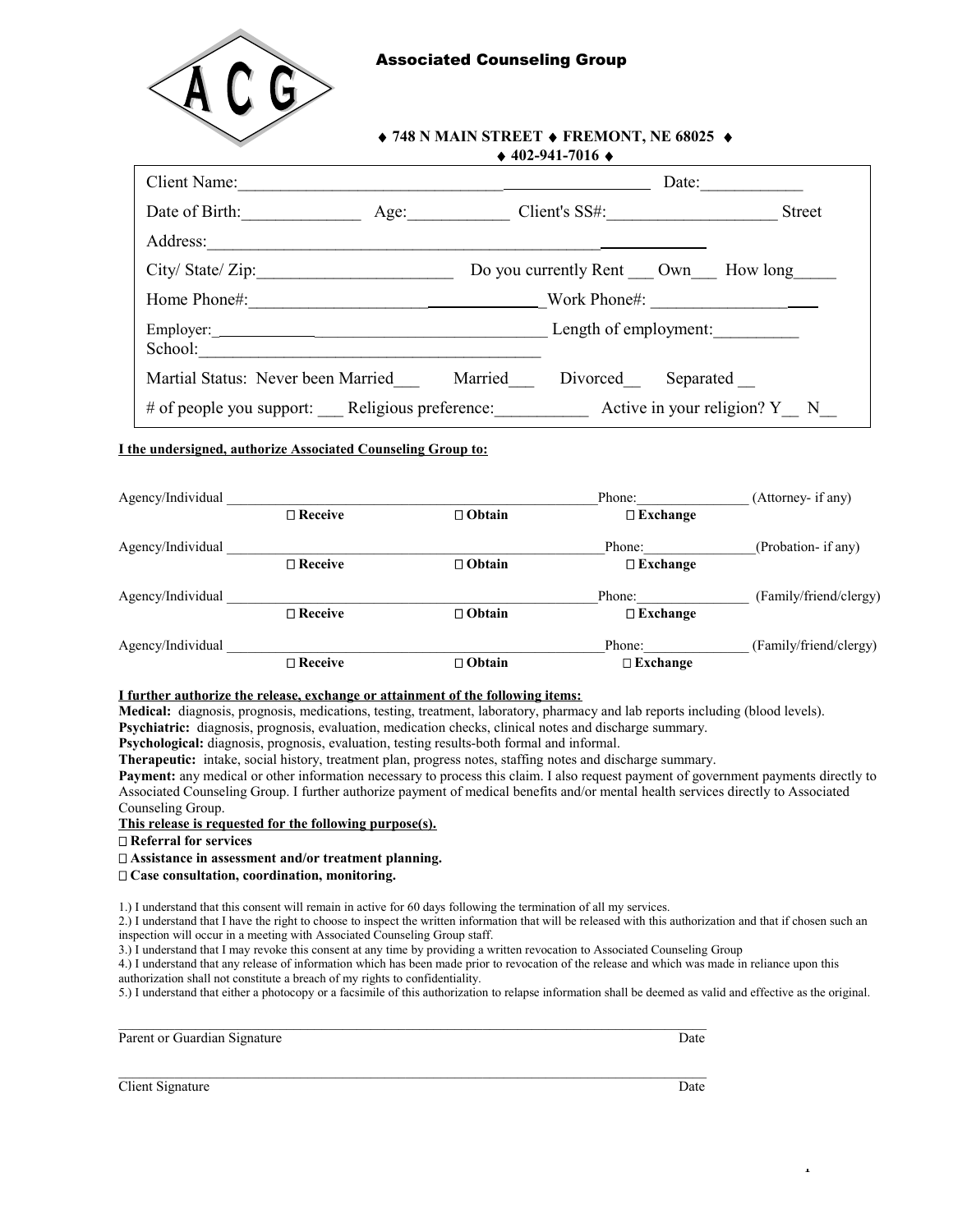| <b>Name</b> | wate |
|-------------|------|
|             |      |

 $\mathcal{L}_\mathcal{L} = \mathcal{L}_\mathcal{L} = \mathcal{L}_\mathcal{L} = \mathcal{L}_\mathcal{L} = \mathcal{L}_\mathcal{L} = \mathcal{L}_\mathcal{L} = \mathcal{L}_\mathcal{L} = \mathcal{L}_\mathcal{L} = \mathcal{L}_\mathcal{L} = \mathcal{L}_\mathcal{L} = \mathcal{L}_\mathcal{L} = \mathcal{L}_\mathcal{L} = \mathcal{L}_\mathcal{L} = \mathcal{L}_\mathcal{L} = \mathcal{L}_\mathcal{L} = \mathcal{L}_\mathcal{L} = \mathcal{L}_\mathcal{L}$ 

 $\mathcal{L}_\mathcal{L} = \{ \mathcal{L}_\mathcal{L} = \{ \mathcal{L}_\mathcal{L} = \{ \mathcal{L}_\mathcal{L} = \{ \mathcal{L}_\mathcal{L} = \{ \mathcal{L}_\mathcal{L} = \{ \mathcal{L}_\mathcal{L} = \{ \mathcal{L}_\mathcal{L} = \{ \mathcal{L}_\mathcal{L} = \{ \mathcal{L}_\mathcal{L} = \{ \mathcal{L}_\mathcal{L} = \{ \mathcal{L}_\mathcal{L} = \{ \mathcal{L}_\mathcal{L} = \{ \mathcal{L}_\mathcal{L} = \{ \mathcal{L}_\mathcal{$ 

**I Presenting Problem(s) –** What led to you seeking this evaluation- please include the amount of substance (alcohol/drugs or both) consumed if applicable and the **complete** story behind the legal involvement, if any, as well including dates and the BAC if one was identified (i.e.  $.12$  BAC)

| Time you had your first drink | Time you had your last drink | Number of drinks your had |
|-------------------------------|------------------------------|---------------------------|
| What were you drinking        | Where you were drinking      |                           |
|                               | Who you were drinking with   |                           |

Why you were pulled over or why law enforcement became involved

Date, Time and location of stop

Did you complete a field sobriety test and did you pass BAC

Did you feel ok to drive?

In the last 12 months have you had something to drink and driven with out having legal involvement? Yes / No

|                   | If yes approximately how many times in this past year have you been able to safely driven after you have |  |  |
|-------------------|----------------------------------------------------------------------------------------------------------|--|--|
| consumed alcohol. |                                                                                                          |  |  |

Other information: \_\_\_\_\_

 $\overline{a}$ 

Who recommended you obtain the evaluation?\_\_\_\_\_\_\_\_\_\_\_\_\_\_\_\_(court, attorney, probation) When was it recommended you obtain an evaluation?  $(Approximately)$ 

 A. Behavioral Concerns if any (truancy, oppositional behaviors, conduct issues, **legal** and Work/school problems, etc.): --Indicate place of most frequent problems

 $\mathcal{L}_\mathcal{L} = \{ \mathcal{L}_\mathcal{L} = \{ \mathcal{L}_\mathcal{L} = \{ \mathcal{L}_\mathcal{L} = \{ \mathcal{L}_\mathcal{L} = \{ \mathcal{L}_\mathcal{L} = \{ \mathcal{L}_\mathcal{L} = \{ \mathcal{L}_\mathcal{L} = \{ \mathcal{L}_\mathcal{L} = \{ \mathcal{L}_\mathcal{L} = \{ \mathcal{L}_\mathcal{L} = \{ \mathcal{L}_\mathcal{L} = \{ \mathcal{L}_\mathcal{L} = \{ \mathcal{L}_\mathcal{L} = \{ \mathcal{L}_\mathcal{$  $\mathcal{L}_\text{max} = \mathcal{L}_\text{max} = \mathcal{L}_\text{max} = \mathcal{L}_\text{max} = \mathcal{L}_\text{max} = \mathcal{L}_\text{max} = \mathcal{L}_\text{max} = \mathcal{L}_\text{max} = \mathcal{L}_\text{max} = \mathcal{L}_\text{max} = \mathcal{L}_\text{max} = \mathcal{L}_\text{max} = \mathcal{L}_\text{max} = \mathcal{L}_\text{max} = \mathcal{L}_\text{max} = \mathcal{L}_\text{max} = \mathcal{L}_\text{max} = \mathcal{L}_\text{max} = \mathcal{$ 

 B. Emotional concerns if any (anxiety, depression, mood issues, etc.) --Indicates place of most frequent problems

 C. Individual (do you have difficult establishing interpersonal relationships, dating issues, substance abuse issues, etc.) **or** Marital Concerns (has there been any divorces, infidelity, separations, multiple marriages, substance abuse issues, etc. in your life)

 $\mathcal{L}_\text{max}$  , and the contribution of the contribution of the contribution of the contribution of the contribution of the contribution of the contribution of the contribution of the contribution of the contribution of t

 $\mathcal{L}_\text{max} = \frac{1}{2} \sum_{i=1}^n \mathcal{L}_\text{max}(\mathbf{x}_i - \mathbf{y}_i)$  $\mathcal{L}_\text{max} = \frac{1}{2} \sum_{i=1}^n \mathcal{L}_\text{max}(\mathbf{x}_i - \mathbf{y}_i)$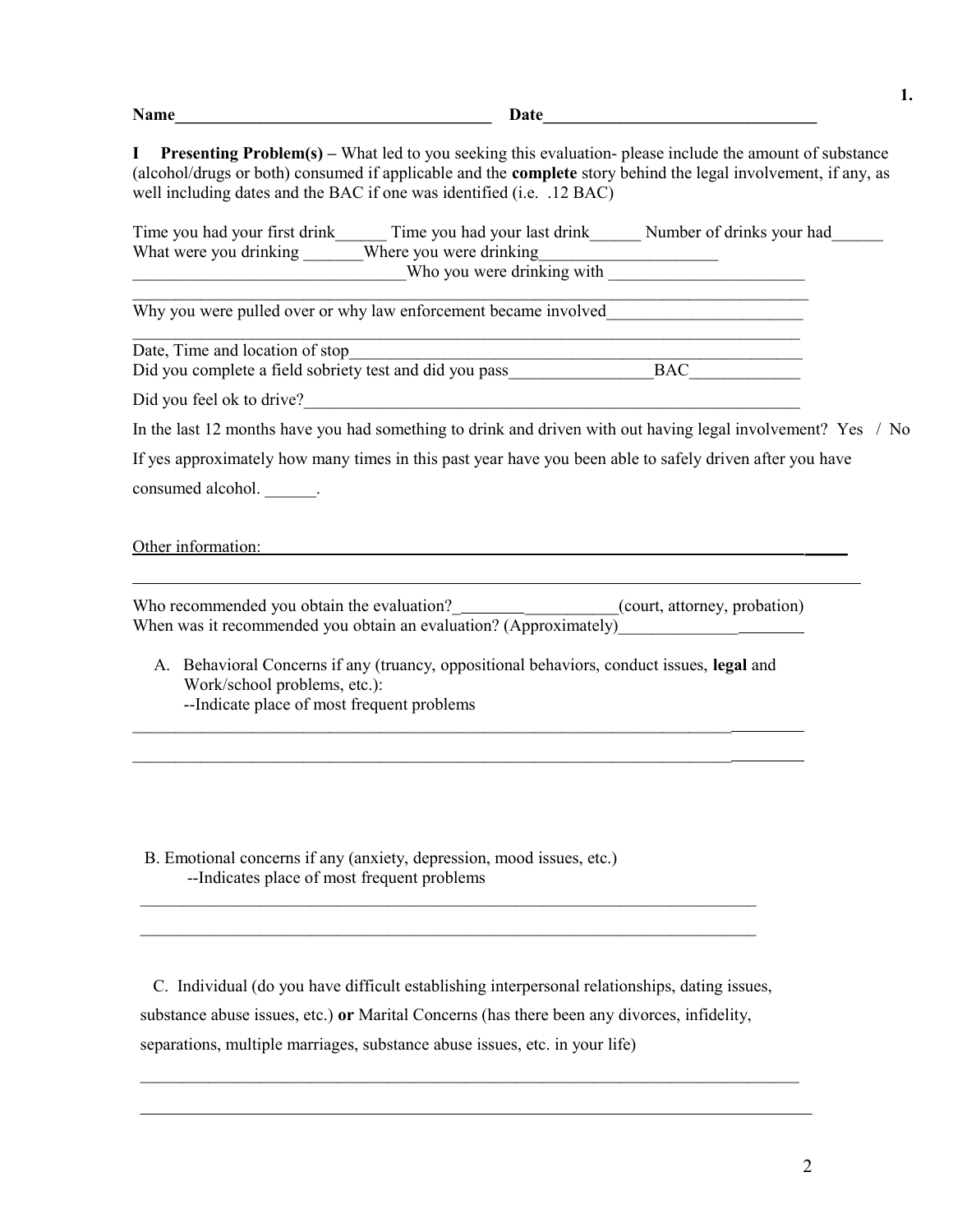**II. Strengths and Weaknesses (**What do you count on, what holds you back in your

| life) list at least one of each                                                                                                                                                                                                                                                                                                                                                                                                                                                                                                                                                                                                                                                                                                                   |                                                               |  |
|---------------------------------------------------------------------------------------------------------------------------------------------------------------------------------------------------------------------------------------------------------------------------------------------------------------------------------------------------------------------------------------------------------------------------------------------------------------------------------------------------------------------------------------------------------------------------------------------------------------------------------------------------------------------------------------------------------------------------------------------------|---------------------------------------------------------------|--|
| Strength: <u>Contractors and the set of the set of the set of the set of the set of the set of the set of the set of the set of the set of the set of the set of the set of the set of the set of the set of the set of the set </u>                                                                                                                                                                                                                                                                                                                                                                                                                                                                                                              |                                                               |  |
|                                                                                                                                                                                                                                                                                                                                                                                                                                                                                                                                                                                                                                                                                                                                                   |                                                               |  |
| Personal Status:                                                                                                                                                                                                                                                                                                                                                                                                                                                                                                                                                                                                                                                                                                                                  |                                                               |  |
| Married Single Divorced Separated Widowed                                                                                                                                                                                                                                                                                                                                                                                                                                                                                                                                                                                                                                                                                                         |                                                               |  |
|                                                                                                                                                                                                                                                                                                                                                                                                                                                                                                                                                                                                                                                                                                                                                   |                                                               |  |
|                                                                                                                                                                                                                                                                                                                                                                                                                                                                                                                                                                                                                                                                                                                                                   |                                                               |  |
| D. Family relationships                                                                                                                                                                                                                                                                                                                                                                                                                                                                                                                                                                                                                                                                                                                           |                                                               |  |
| Where were you born and raised <b>Exercísies Where were you born and raised</b>                                                                                                                                                                                                                                                                                                                                                                                                                                                                                                                                                                                                                                                                   |                                                               |  |
|                                                                                                                                                                                                                                                                                                                                                                                                                                                                                                                                                                                                                                                                                                                                                   |                                                               |  |
| Family deaths:<br>Have any family relationships changed?<br>Any chemical dependency in self or family?<br>Any child abuse in family?<br>Are there any significant legal, marital, psychiatric or medical problems in your family?<br>$Yes \_ No \_$<br>If so what?<br>$\frac{1}{2}$ So what:<br>Who is the disciplinarian in your Family?<br>who is the disciplinarian in your Family?<br>What are your patents' goals for your life(if an adolescent)?<br>Who was/is your role model?<br>Is there anyone on your mother's side of the family that you know of that had any problems<br>related to the use of alcohol or drugs or any emotional or behavioral problems (like depression or<br>anxiety) if yes who and what problems did they have | <u> 1989 - Jan James James Barbara, politik eta idazlea (</u> |  |
| Is there anyone on your father's side of the family that you know of that had any problems related                                                                                                                                                                                                                                                                                                                                                                                                                                                                                                                                                                                                                                                |                                                               |  |

Is there anyone on your father's side of the family that you know of that had any problems related to the use of alcohol or drugs or any emotional or behavioral problems (like depression or anxiety...) if yes who and what problems did they have

 $\mathcal{L}_\mathcal{L} = \{ \mathcal{L}_\mathcal{L} = \{ \mathcal{L}_\mathcal{L} = \{ \mathcal{L}_\mathcal{L} = \{ \mathcal{L}_\mathcal{L} = \{ \mathcal{L}_\mathcal{L} = \{ \mathcal{L}_\mathcal{L} = \{ \mathcal{L}_\mathcal{L} = \{ \mathcal{L}_\mathcal{L} = \{ \mathcal{L}_\mathcal{L} = \{ \mathcal{L}_\mathcal{L} = \{ \mathcal{L}_\mathcal{L} = \{ \mathcal{L}_\mathcal{L} = \{ \mathcal{L}_\mathcal{L} = \{ \mathcal{L}_\mathcal{$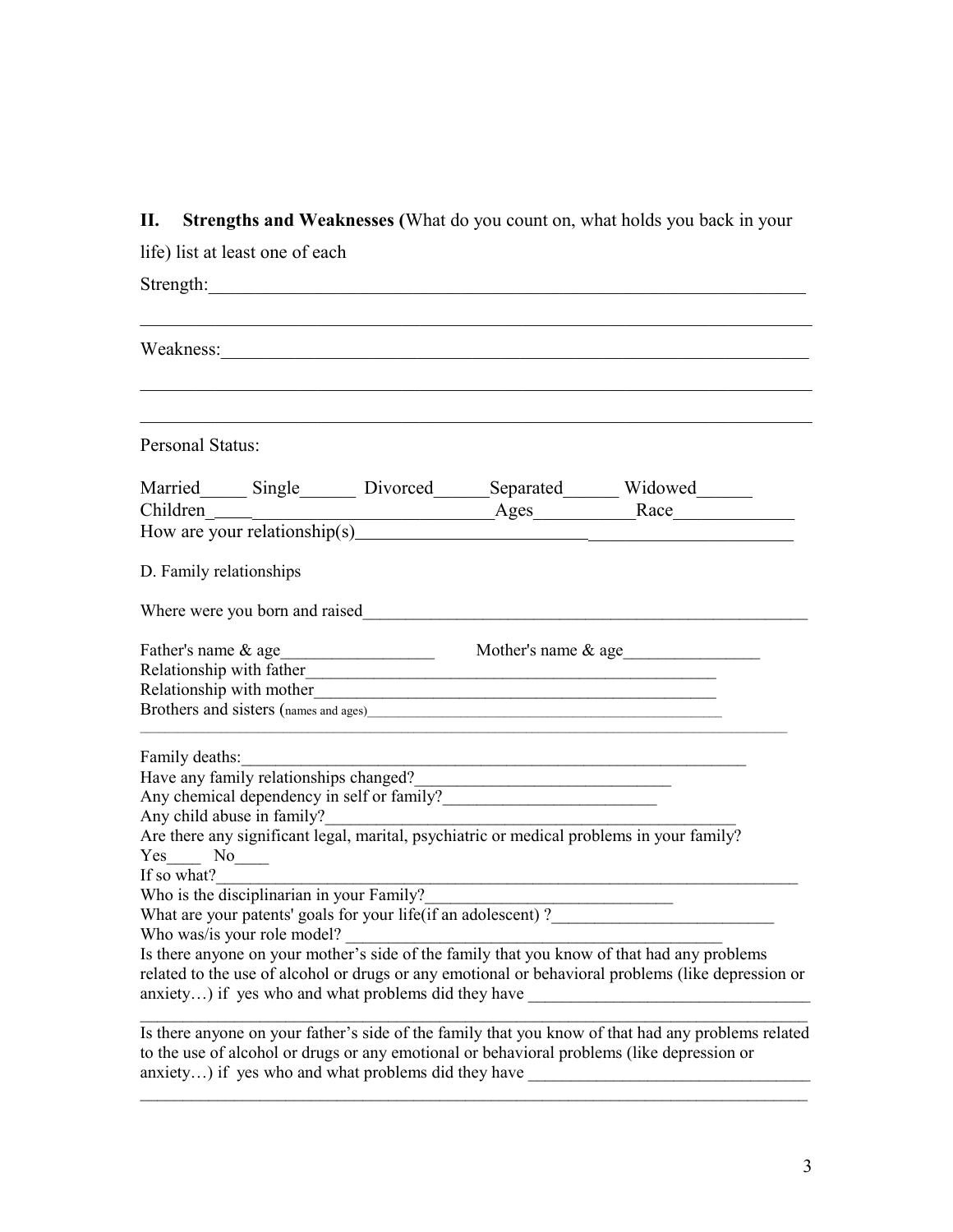E. Marital and /or intimates relationship:

|                                                                    | Describe relationship<br>Are you or have you previously been intimately involved with someone else?                    |
|--------------------------------------------------------------------|------------------------------------------------------------------------------------------------------------------------|
| Feelings about this                                                |                                                                                                                        |
|                                                                    | Do you have difficulty being intimate?                                                                                 |
|                                                                    |                                                                                                                        |
|                                                                    | Do you trust your spouse?<br>Explain your ability or inability to communicate with your spouse                         |
|                                                                    |                                                                                                                        |
| Developmental History:                                             |                                                                                                                        |
|                                                                    |                                                                                                                        |
|                                                                    |                                                                                                                        |
|                                                                    |                                                                                                                        |
|                                                                    | If yes, Please list:<br>Current weight: Date of last physical:                                                         |
|                                                                    |                                                                                                                        |
|                                                                    | Last event that lead to an overnight stay in a hospital:                                                               |
|                                                                    |                                                                                                                        |
|                                                                    | Do you currently suffer from a chronic medical condition (i.e. asthma, diabetes, chronic                               |
|                                                                    |                                                                                                                        |
|                                                                    | pain) is yes what<br>Are you taking medication for a chronic condition or any other physical condition, if yes         |
|                                                                    |                                                                                                                        |
|                                                                    |                                                                                                                        |
| Childhood Diseases?                                                |                                                                                                                        |
|                                                                    | <u> 1989 - Johann Stoff, deutscher Stoffen und der Stoffen und der Stoffen und der Stoffen und der Stoffen und der</u> |
|                                                                    |                                                                                                                        |
|                                                                    |                                                                                                                        |
|                                                                    |                                                                                                                        |
|                                                                    |                                                                                                                        |
| As a child/adolescent did you experience any of the following?     |                                                                                                                        |
| Attempted Suicide                                                  |                                                                                                                        |
|                                                                    | Running away                                                                                                           |
| Deliberate Self Injury__________                                   |                                                                                                                        |
| Foster Care                                                        | Feeling Abandoned<br><u>Leadenborned</u>                                                                               |
| Wanted by Parents                                                  |                                                                                                                        |
|                                                                    |                                                                                                                        |
|                                                                    |                                                                                                                        |
| <b>Alcohol/ Drug Use</b>                                           |                                                                                                                        |
|                                                                    |                                                                                                                        |
| What is your substance of choice?                                  |                                                                                                                        |
| How frequently would you say you consume your substance of choice? |                                                                                                                        |
|                                                                    | What is a common amount for you to consume when you consume alcohol or drugs?                                          |
|                                                                    |                                                                                                                        |
|                                                                    | What would be a fair estimate of the most you may have ever consumed at one time of your                               |
| substance of choice                                                |                                                                                                                        |

How does your living situation influence the use of alcohol or drugs?

Do you believe you have any addictive behaviors (gambling etc), if so what?

 $\mathcal{L}_\text{max} = \mathcal{L}_\text{max} = \mathcal{L}_\text{max} = \mathcal{L}_\text{max} = \mathcal{L}_\text{max} = \mathcal{L}_\text{max} = \mathcal{L}_\text{max} = \mathcal{L}_\text{max} = \mathcal{L}_\text{max} = \mathcal{L}_\text{max} = \mathcal{L}_\text{max} = \mathcal{L}_\text{max} = \mathcal{L}_\text{max} = \mathcal{L}_\text{max} = \mathcal{L}_\text{max} = \mathcal{L}_\text{max} = \mathcal{L}_\text{max} = \mathcal{L}_\text{max} = \mathcal{$ 

 $\mathcal{L}_\mathcal{L} = \{ \mathcal{L}_\mathcal{L} = \{ \mathcal{L}_\mathcal{L} = \{ \mathcal{L}_\mathcal{L} = \{ \mathcal{L}_\mathcal{L} = \{ \mathcal{L}_\mathcal{L} = \{ \mathcal{L}_\mathcal{L} = \{ \mathcal{L}_\mathcal{L} = \{ \mathcal{L}_\mathcal{L} = \{ \mathcal{L}_\mathcal{L} = \{ \mathcal{L}_\mathcal{L} = \{ \mathcal{L}_\mathcal{L} = \{ \mathcal{L}_\mathcal{L} = \{ \mathcal{L}_\mathcal{L} = \{ \mathcal{L}_\mathcal{$ 

Have you ever had a substance abuse evaluation before today?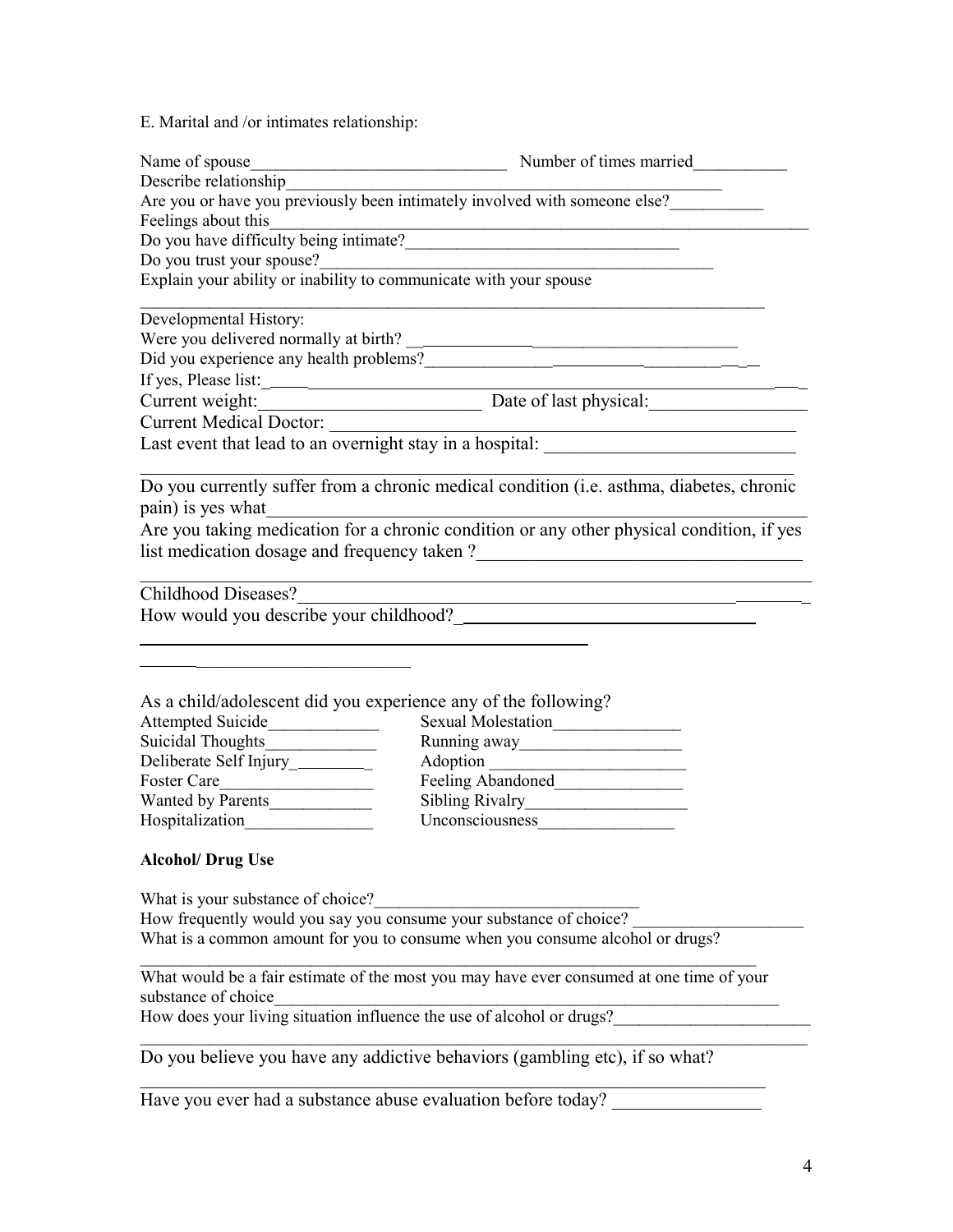If so where, when, and what was the outcome?

| <u> 1989 - Johann Barbara, margaret amerikan basal dan berasal dan berasal dalam basal dan berasal dan berasal da</u> |
|-----------------------------------------------------------------------------------------------------------------------|
|                                                                                                                       |
|                                                                                                                       |
| Have you ever had treatment for substance abuse?<br>If so where, when, and what was the outcome?                      |
|                                                                                                                       |
|                                                                                                                       |
|                                                                                                                       |
| At what age did you first try a substance what was it?                                                                |
| At what age were you when you began consumption of a substance at least one monthly?                                  |
| What was it you were consuming?                                                                                       |

Please list the number of days you have consumed any of the following list of substances in the past 30 days and then indicate the number of years you have used the substance. Any use of a substance in a year counts as 1 year. Make any notes you feel necessary to the side of each entry

|                  |                                         | # Days  | Lifetime | Age of    | Age at   |
|------------------|-----------------------------------------|---------|----------|-----------|----------|
|                  |                                         | Past 30 | Yrs.     | First use | Last use |
| D1.              | Alcohol (any use at all)                |         |          |           |          |
| D <sub>2</sub> . | Alcohol (to intoxication)               |         |          |           |          |
| D <sub>3</sub>   | Heroin                                  |         |          |           |          |
| D4.              | Methadone                               |         |          |           |          |
| D5.              | Other opiates/analgesics                |         |          |           |          |
| D <sub>6</sub>   | <b>Barbiturates</b>                     |         |          |           |          |
| D7.              | Other sedatives/hypnotics/              |         |          |           |          |
|                  | tranguilizers                           |         |          |           |          |
| D8.              | Cocaine                                 |         |          |           |          |
| D9.              | Amphetamines                            |         |          |           |          |
| D <sub>10</sub>  | Cannabis                                |         |          |           |          |
|                  | D <sub>11</sub> . Hallucinogens         |         |          |           |          |
| D <sub>12</sub>  | Inhalants                               |         |          |           |          |
|                  | D <sub>13</sub> . More than 1 substance |         |          |           |          |
|                  |                                         |         |          |           |          |
|                  | per day (including alcohol)             |         |          |           |          |
|                  | any other substance not listed          |         |          |           |          |

Has there been a period in your lifetime when you made a point of not consuming any substances? \_\_yes \_\_no

\_\_\_\_\_\_\_\_\_\_\_\_\_\_\_\_\_\_\_\_\_\_\_\_\_\_\_\_\_\_\_\_\_\_\_\_\_\_\_\_\_\_\_\_\_\_\_\_\_\_\_\_\_\_\_\_\_\_\_\_\_\_\_\_\_\_\_\_\_\_\_\_\_\_\_\_\_\_\_\_\_\_\_\_\_\_\_\_\_\_\_\_\_\_\_\_\_\_\_

 $\mathcal{L}_\mathcal{L} = \{ \mathcal{L}_\mathcal{L} = \{ \mathcal{L}_\mathcal{L} = \{ \mathcal{L}_\mathcal{L} = \{ \mathcal{L}_\mathcal{L} = \{ \mathcal{L}_\mathcal{L} = \{ \mathcal{L}_\mathcal{L} = \{ \mathcal{L}_\mathcal{L} = \{ \mathcal{L}_\mathcal{L} = \{ \mathcal{L}_\mathcal{L} = \{ \mathcal{L}_\mathcal{L} = \{ \mathcal{L}_\mathcal{L} = \{ \mathcal{L}_\mathcal{L} = \{ \mathcal{L}_\mathcal{L} = \{ \mathcal{L}_\mathcal{$ 

If yes what was the substance\_\_\_\_\_\_\_\_\_\_\_\_\_\_\_\_\_\_\_\_\_\_\_\_\_\_\_\_\_\_\_\_\_Why did you stop\_\_\_\_\_\_\_\_\_\_\_\_\_\_\_\_\_\_\_\_\_\_\_\_\_\_\_\_\_\_\_\_

How long did you stop your consumption?\_\_\_\_\_\_\_\_\_\_\_\_\_\_\_\_\_\_\_\_\_\_\_\_\_\_\_\_- Why did you resume using again?\_\_\_\_\_\_\_\_\_\_\_\_\_\_

\_\_\_\_\_\_\_\_\_\_\_\_\_\_\_\_\_\_\_\_\_\_\_\_\_\_\_\_\_\_\_\_\_\_\_\_\_\_\_\_\_\_\_\_\_\_\_\_\_\_\_\_\_\_\_\_\_\_\_\_\_\_\_\_\_\_\_\_\_\_\_\_\_\_\_\_\_\_\_\_\_\_\_\_\_\_\_\_\_\_\_\_\_\_\_\_\_\_\_\_\_